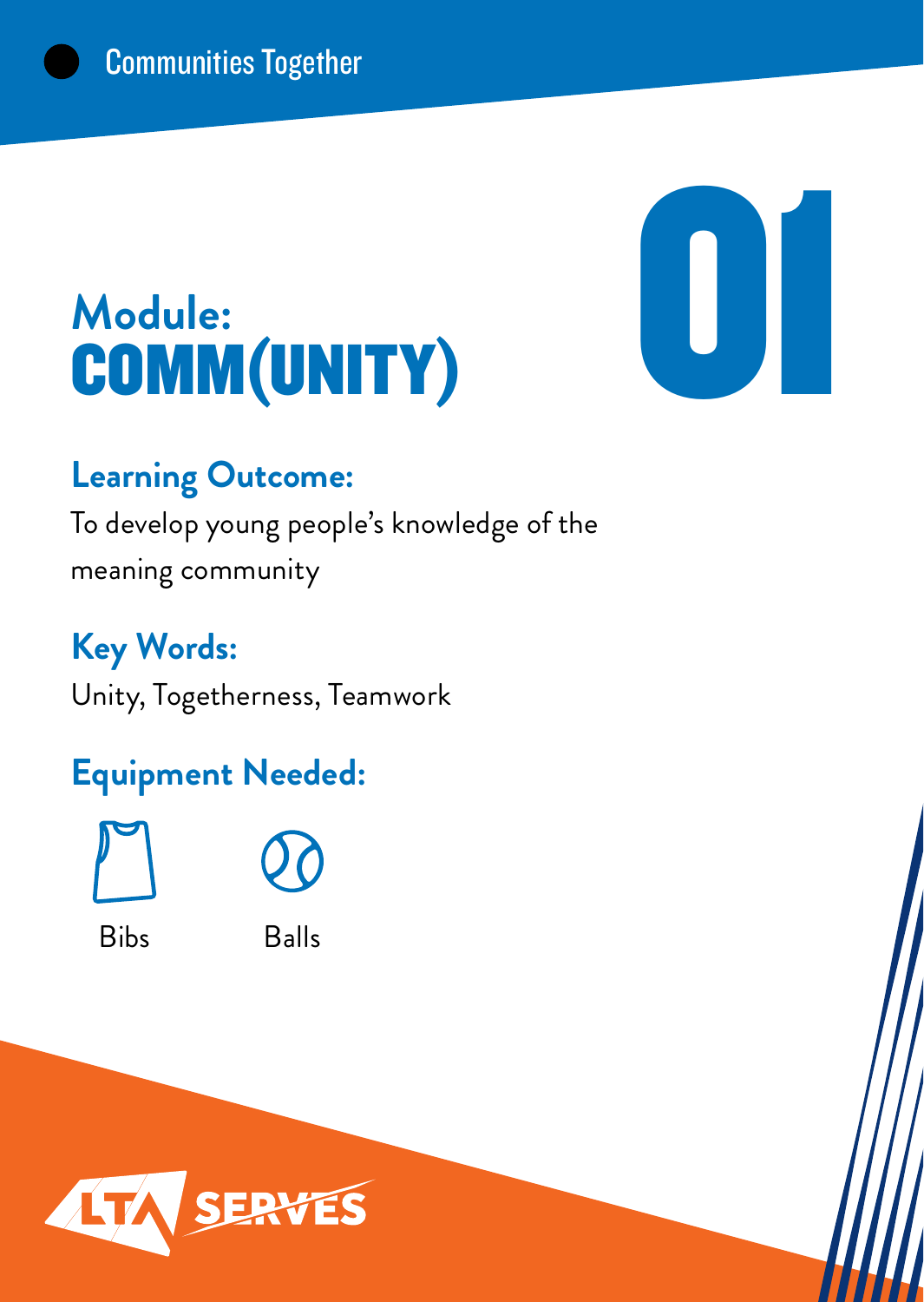Deliver a series of tennis teamwork games.

Shoulder to shoulder – get in to small groups; in a line place a tennis ball in-between their shoulders and race against other teams without dropping any.

Catch the bib – in 2 teams, make a circle and one person from each team tucks a bib into the back of their t-shirt. Rotate the circle to catch the other teams bib while protecting their own.

### **Serves Coaching Tips:**

Ask teams to discuss the strategies they used during the games and what made them successful/unsuccessful.

Link this to formal questions about:

- Why is togetherness important in a community?
- Do they have close relationships with their neighbours?
- Ask for examples of events and celebrations that take place in their communities and how they make them feel?

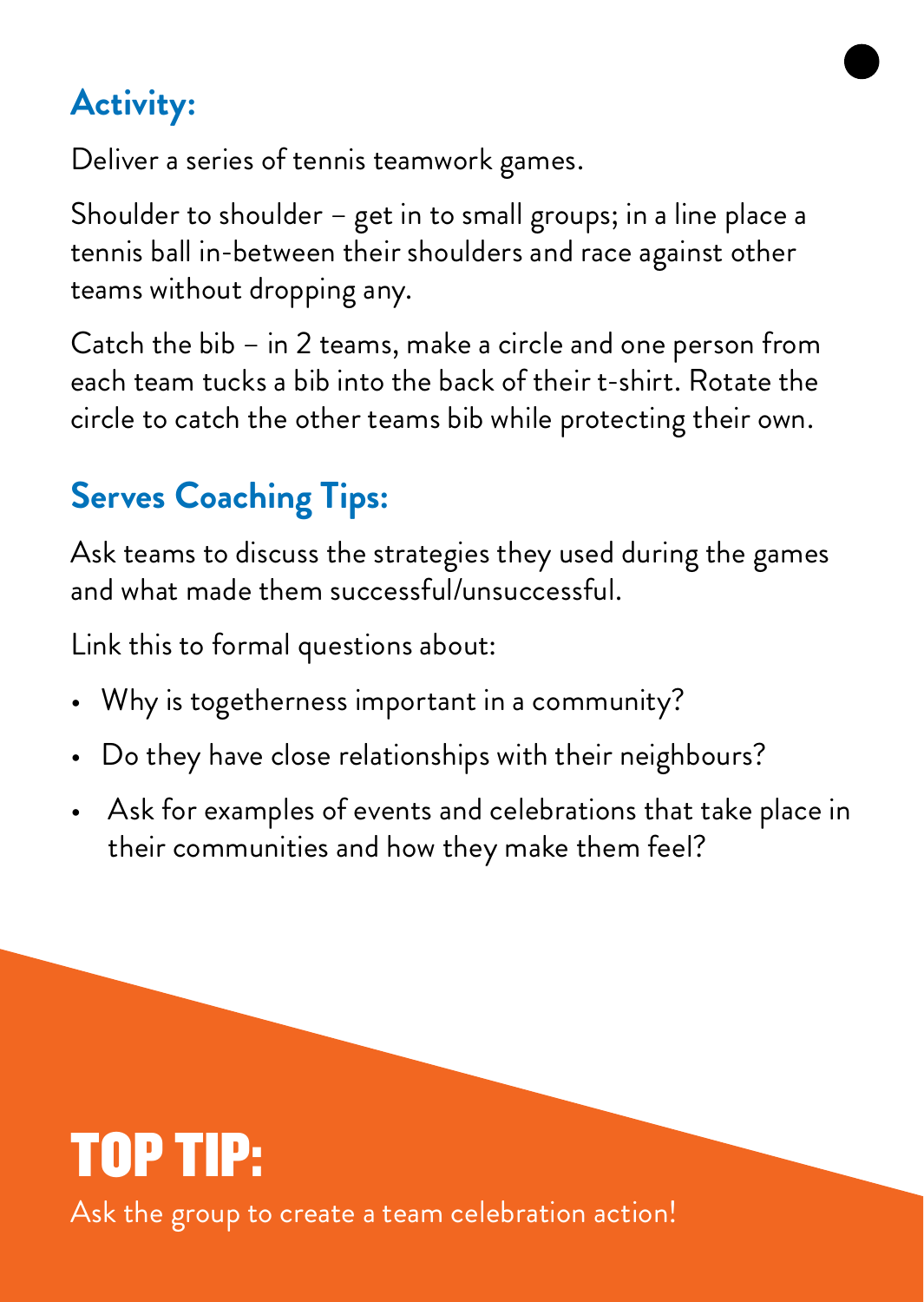## **Module:** INTERNATIONAL



### **Learning Outcome:**

To improve young peoples' understanding of valuing diversity

**Key Words:** Diversity, Multicultural, Belonging

### **Equipment Needed:**





Rackets



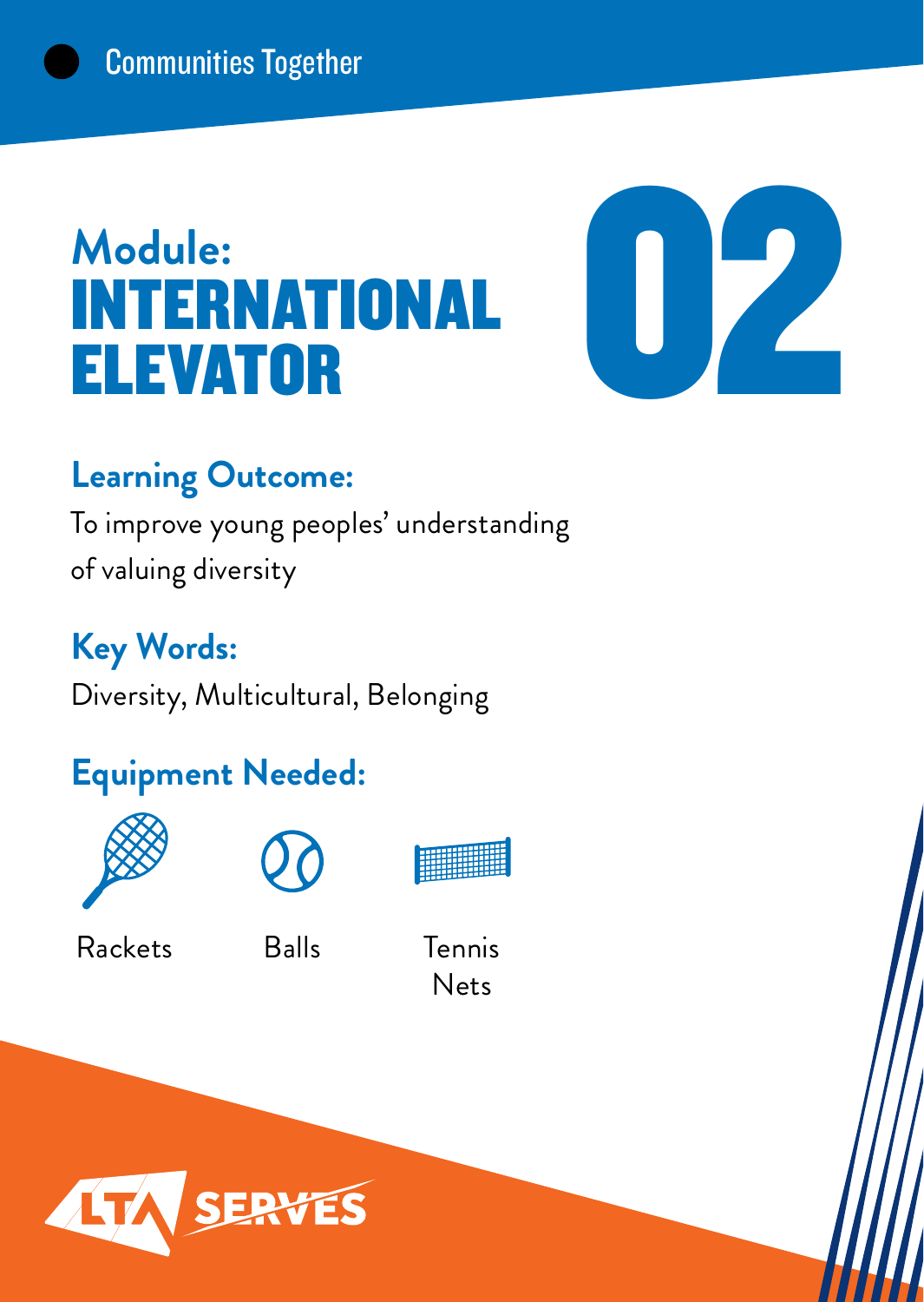Set up as many mini tennis courts as the space allows and ask the group to get into pairs. Each pair must select a country to represent, this must be a country they know is represented in their community and each pair MUST have a different country. Each pair then plays against another pair and the first to 10 points wins. The winners move up to the next court while the losers stay where they are.

### **Serves Coaching Tips:**

Ask the group to ensure they shake hands with one another to show they value each other.

Link this to formal questions about:

- When they were selecting countries how did it make them feel?
- What do they think of how many countries are represented?
- Why is diversity a positive attribute of our community?

## TOP TIP:

Ask each pair to take part in the 'line up' video. Like professional sports people they walk towards the camera, say their name, country and something they are proud of about their chosen country.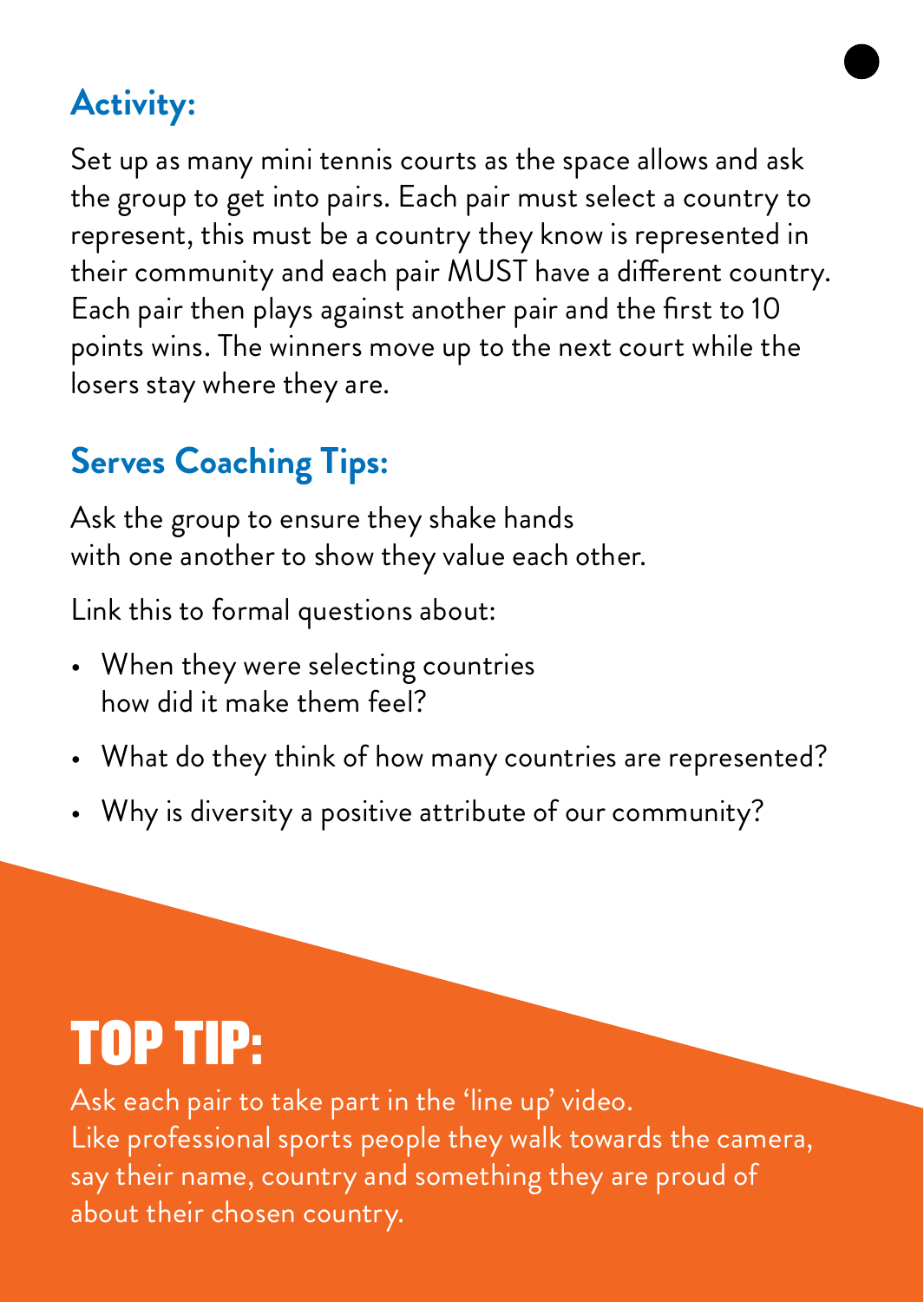## **Module: THE<br>EXCHANGE**



### **Learning Outcome:**

To develop young people's understanding of integration

### **Key Words:**

Inclusion, Connecting, Social Network

### **Equipment Needed:**





Rackets

Balls Tennis Nets

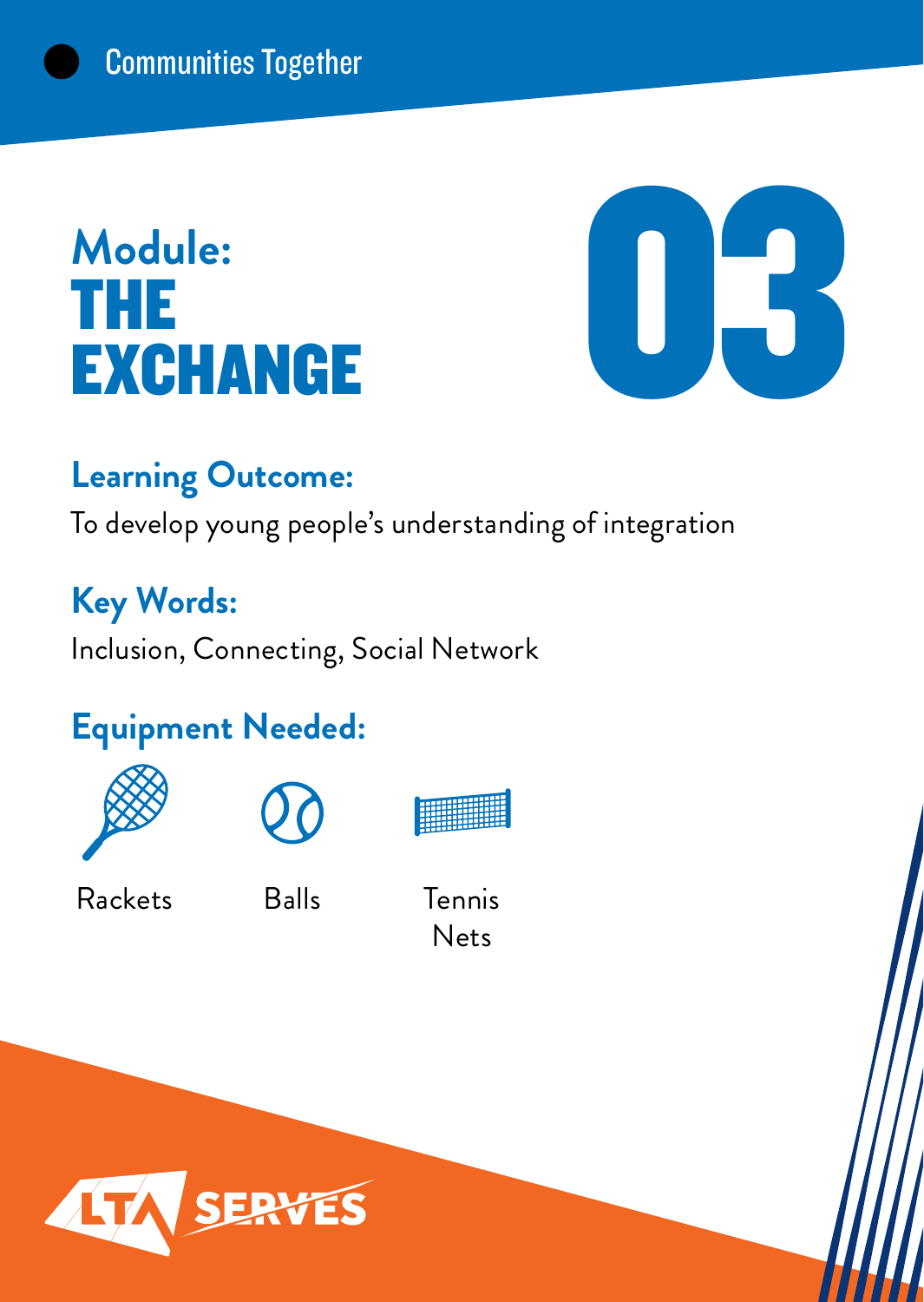One Serves site visits another Serves site to play a friendly tennis tournament.

### **Serves Coaching Tips:**

Tennis Activators organise the exchange with a group from a different community to create a platform to discuss integration with the group.

Ask the young people:

• What they think integration means?

## TOP TIP:

Empower young people to think about how they want to represent themselves and welcome the other group.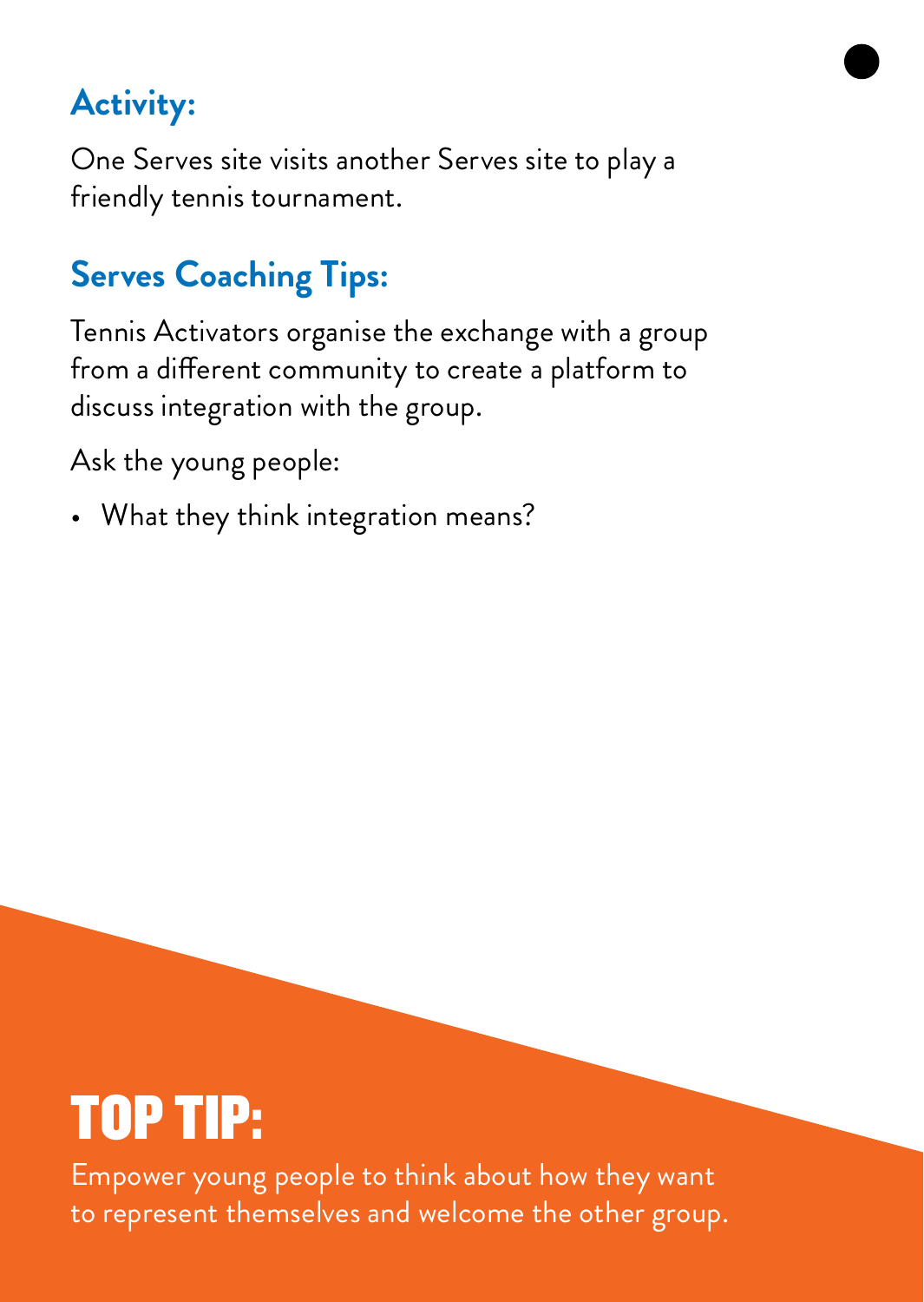# $\blacksquare$

## **Module:**

### **Learning Outcome:**

To challenge young people's perception of members of their community

### **Key Words:**

Stereotypes, Open-minded, Gender

### **Equipment Needed:**



Bias Bingo Card

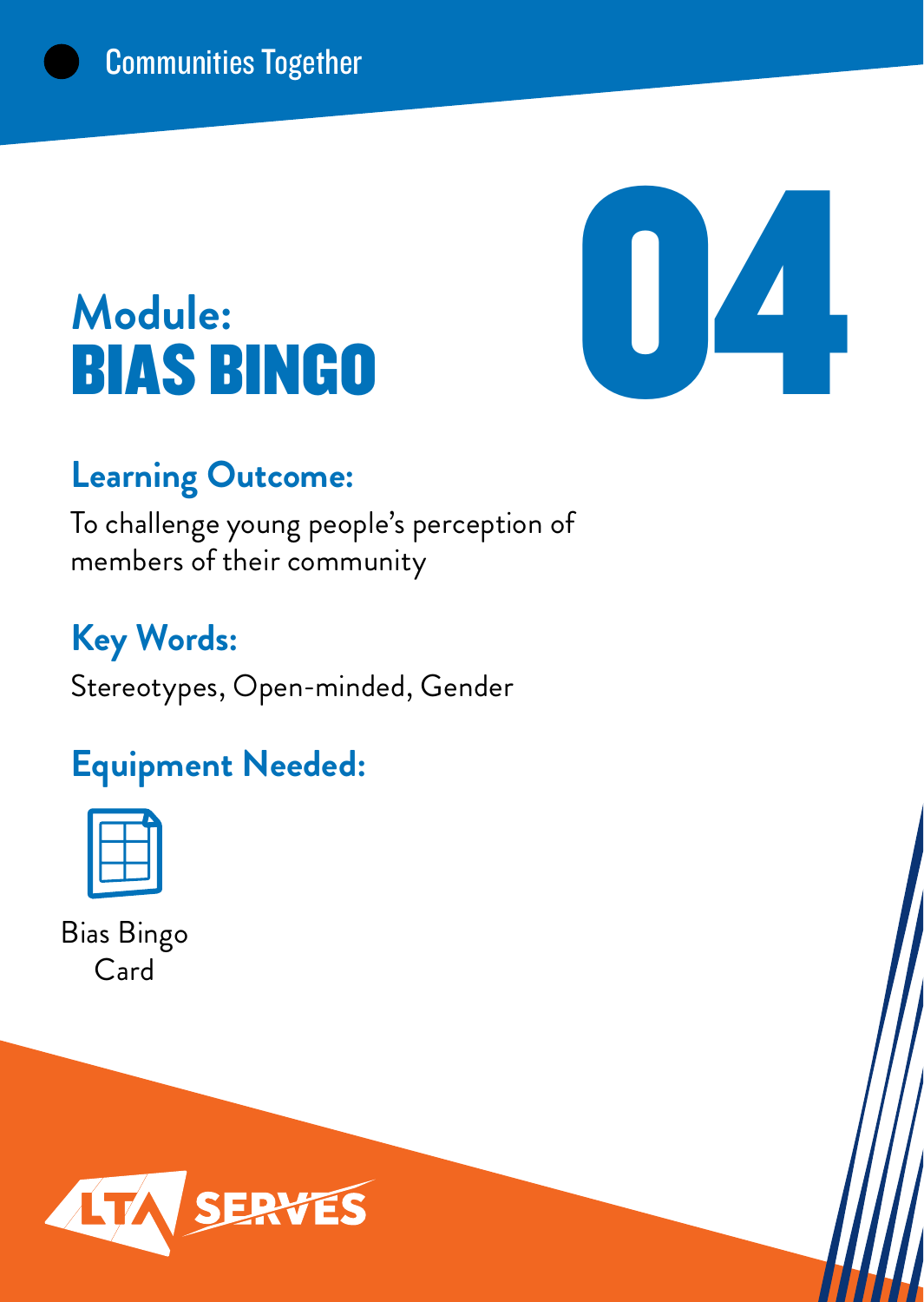Divide the group into small groups and provide each group with the Bias Bingo grid that contains 12 pictures of tennis players and unrecognisable people and 12 statements. The group that believes they have matched the 12 statements with the right pictures correctly shouts 'Bingo' and everyone must stop. The group with the most correct wins.

### **Serves Coaching Tips:**

Ask the group to tell you who was on the grid and what each person does?

Link this to formal questions about:

- How did they feel when they learned what statements belonged to which picture?
- Ask them examples of characters in their communities that stand out and why?

## TOP TIP:

Ask the groups to develop a positive slogan about people in their communities, pick a winner and award a prize!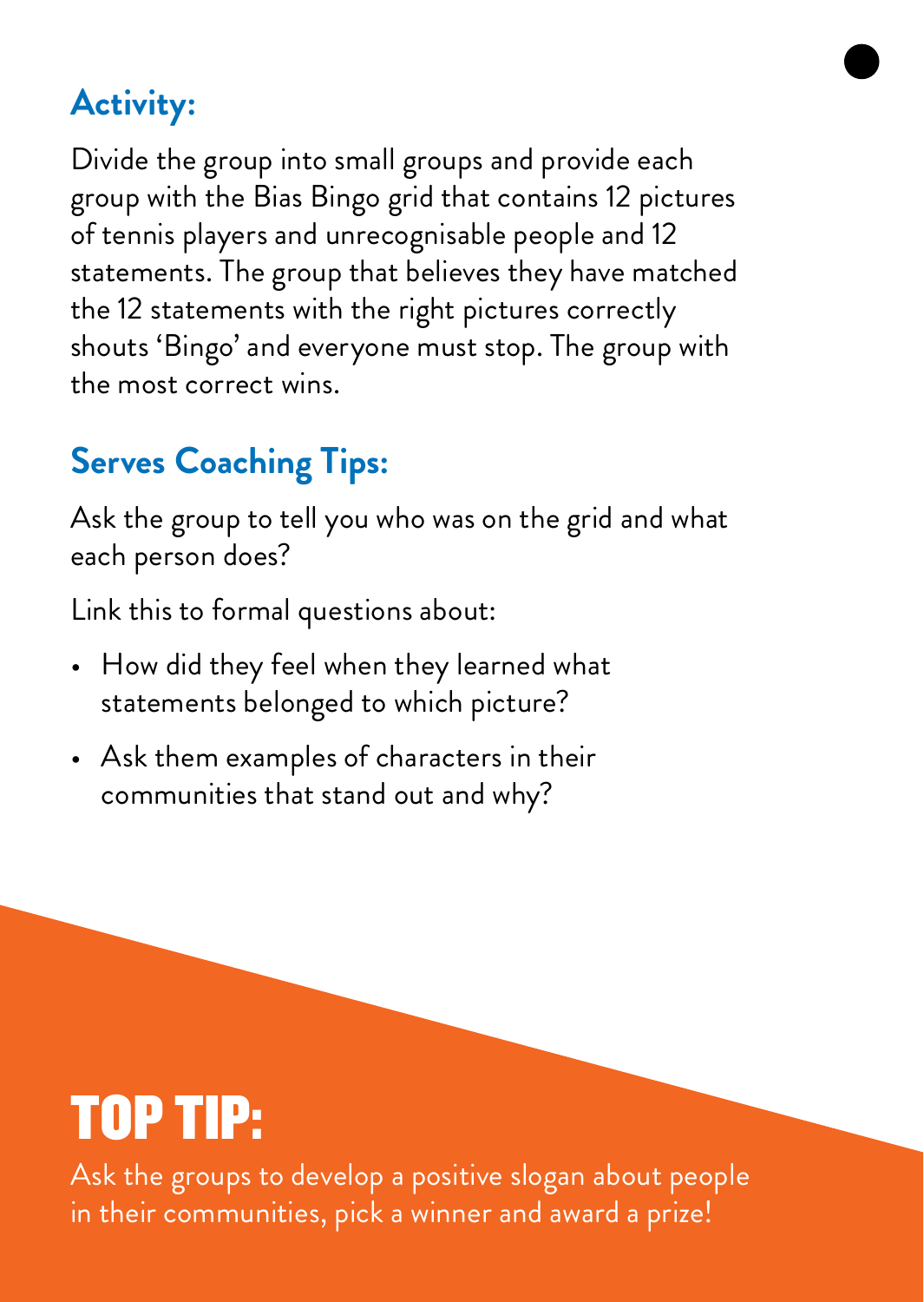## **Module: TENNIS<br>TOLERANCE**



### **Learning Outcome:**

To improve young people's level of tolerance

### **Key Words:**

Generational, Gender, Faith and Ethnicity, Acceptance

### **Equipment Needed:**







Balls Rackets Tennis Nets



**Distraction** Equipment

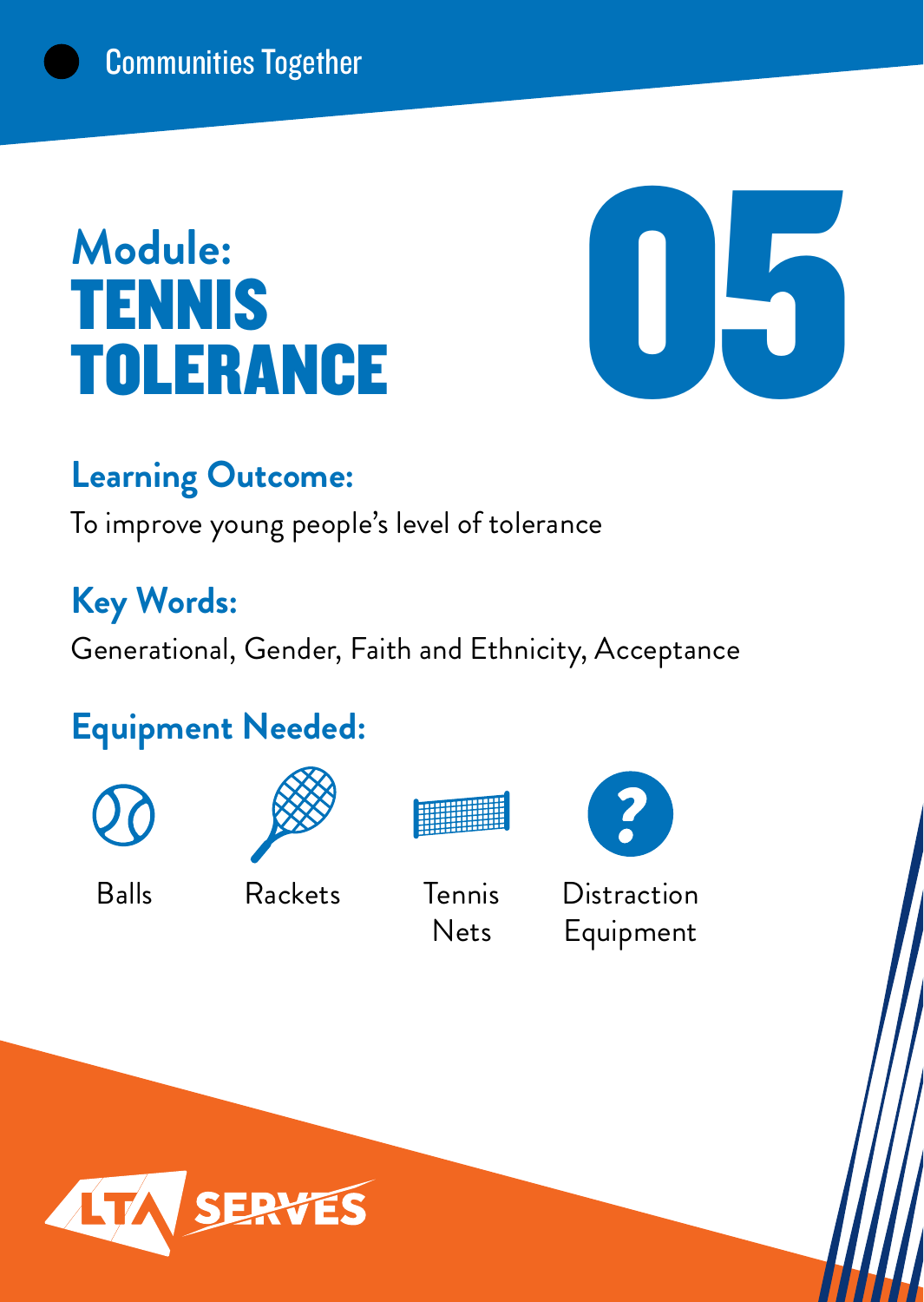Set up as many mini tennis courts as the space allows and ask the group to get into pairs. Each pair plays against another pair (first to 10 points wins) in a knock out tournament. During each game one person from the group is allowed to use the distraction equipment to interfere with one point played.

### **Serves Coaching Tips:**

Ask the group how the distraction made them feel?

Link this to formal questions about:

- How did they feel about the distractors behaviour?
- How did they feel about their own reactions?
- How can we build our ability to be tolerant of one another's differences?

## TOP TIP:

Be creative with your distraction equipment to really test the group!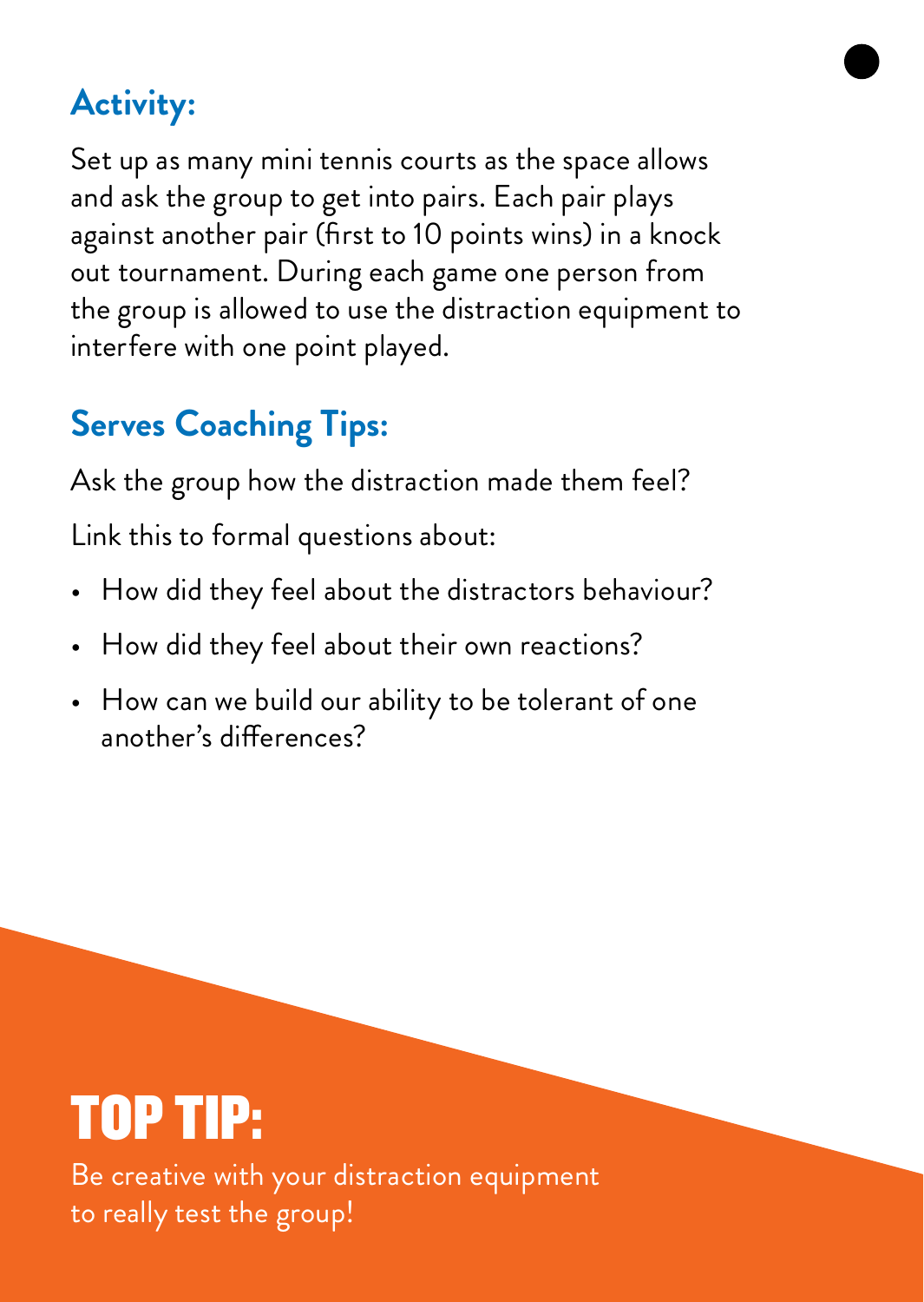## **Module:** Module:<br>ADVANTAGE

#### **Learning Outcome:**

To develop their understanding of the barriers that different people in the community face

### **Key Words:**

Support, Understanding, Kindness

### **Equipment Needed:**



Ball (different colours)



Buckets Rackets Hoops





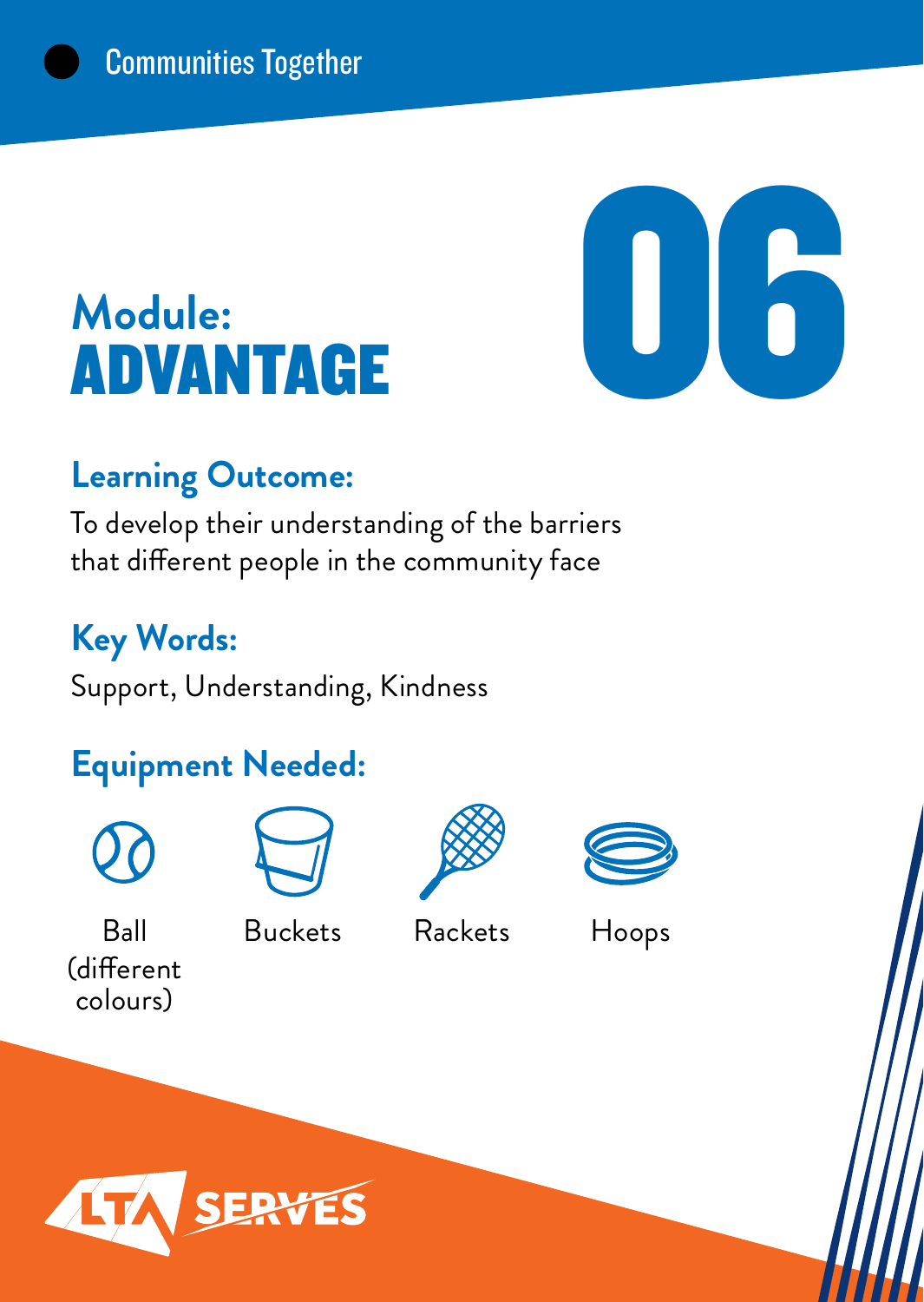Place 2-4 buckets and hoops on one end of a tennis court and divide the group into 5 groups and ask them to stand on the different assigned throw downs on the other side of the court. Some are closer to the bucket and hoops and some further away. Each group must hit the tennis balls into the buckets or roll the tennis balls into the hoops and the accumulate points. The group with the most points at the end of the assigned time wins.

### **Serves Coaching Tips:**

Ask the group to discuss how they felt about where they were placed and what was their attitude to the game?

Link this to formal questions about:

- What barriers can some people in our communities face?
- What advantages can some people in our communities have?
- How can we support both as we are all trying to reach the same goal?

## TOP TIP:

At the end of the session challenge the group to score as much as they can as a team from one area to encourage the understanding of the session.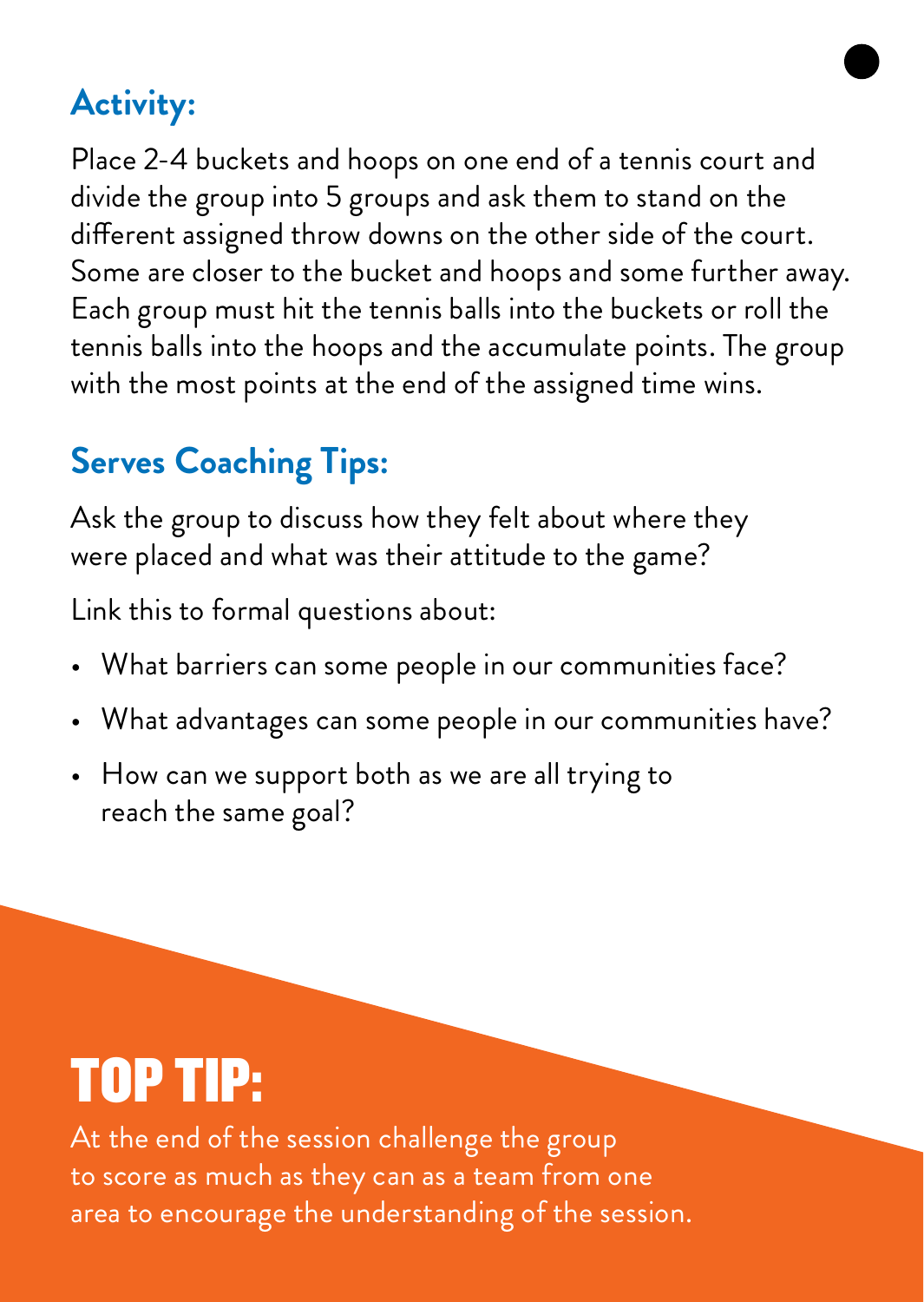### **Module:** STRONG Module:<br>STRONG<br>COMMUNITIES



### **Learning Outcome:**

To support young people to discuss changes they want to see in their community

### **Key Words:**

Change, Pride, Progress

### **Equipment Needed:**





Stopwatch Variety of Tennis Equipment

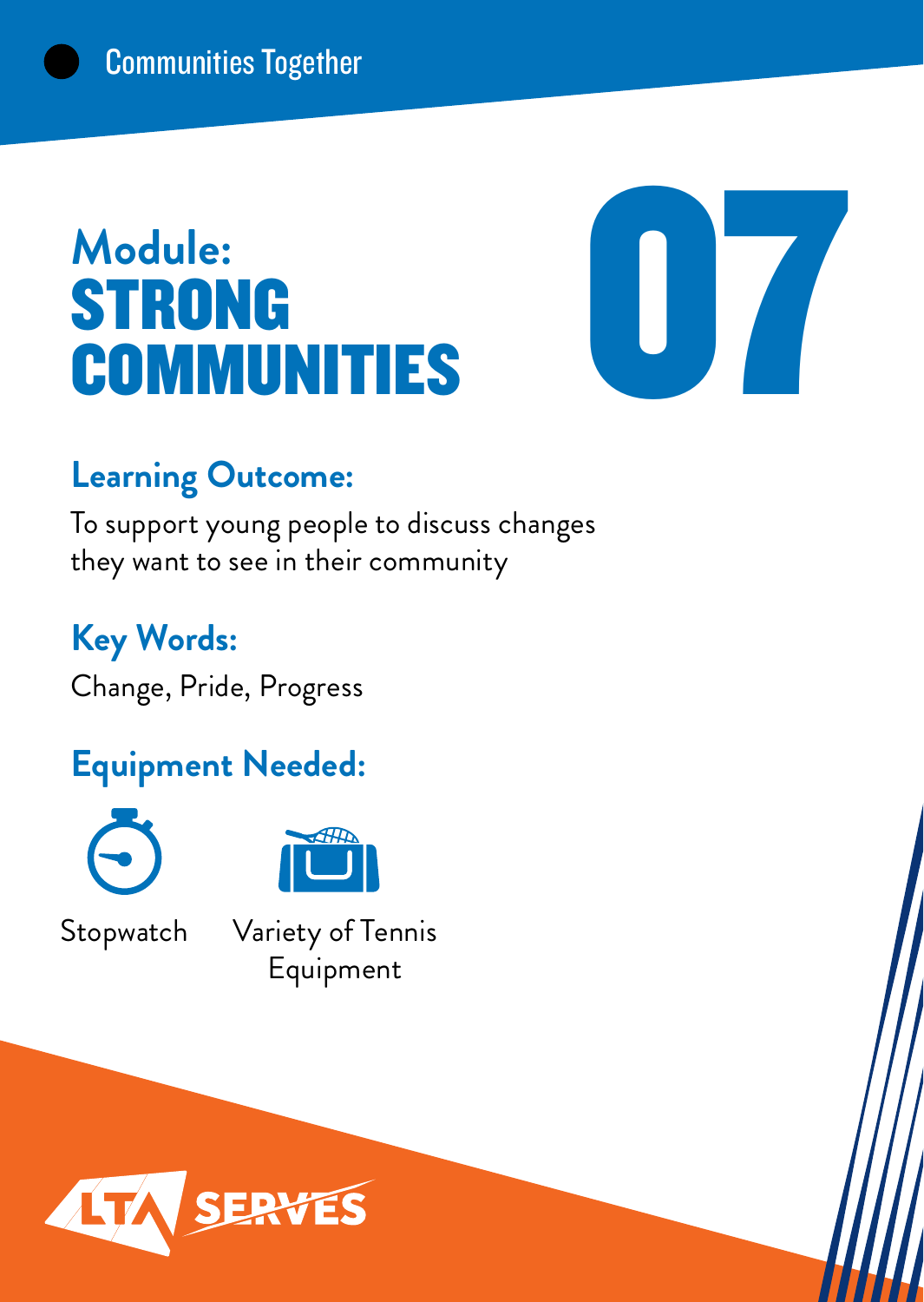Divide the group into teams of 4-6. Challenge each team to build the highest tower using the tennis equipment provided within 2 minutes, but as each person places an item on the tower they must name something they don't like in their community. At the end an opposite group throws tennis balls at another team's tower and times how long it takes to break it down. Repeat this game, but now challenge each team to build a strong tower that can withstand being hit by a tennis ball. As each person places an item they must name something they like about their community. Again at the end, time how long it takes to break the towers down.

### **Serves Coaching Tips:**

Ask the groups to share or discuss what they didn't like in their community and then what they did like. Link this to formal questions about:

- Ask the group to name things that make a community strong?
- What would they like to change about their community?
- How could they help make these changes?

## TOP TIP:

Use this session to get the group thinking about their Tennis Foundation Community Day activities!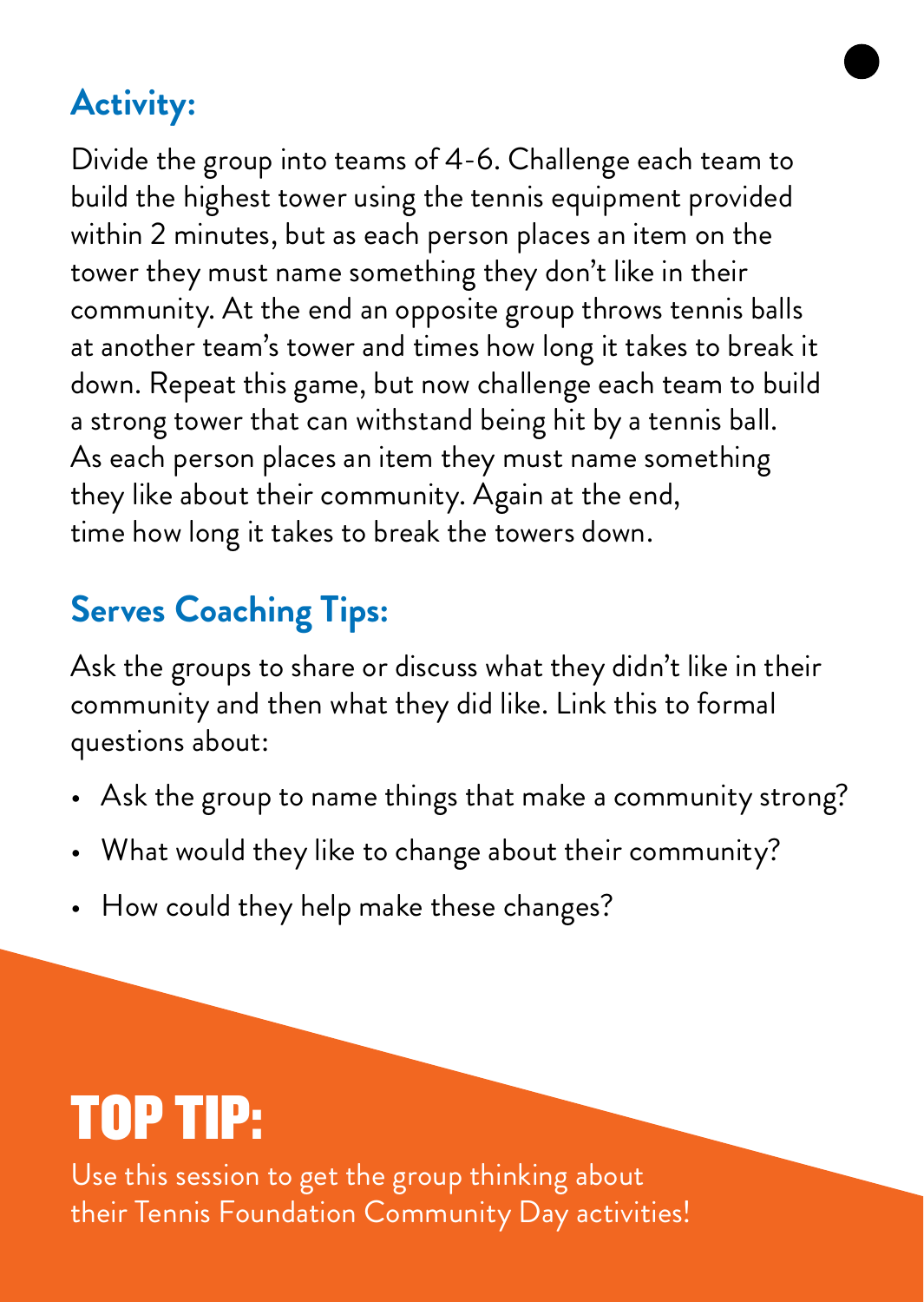## **Module: COMMUNITY**<br>RALLY



### **Learning Outcome:**

To improve young people's ability to discuss social issues in their communities

### **Key Words:**

Faith and Ethnicity, Inclusion, Support

### **Equipment Needed:**







Rackets

Balls Tennis

Nets

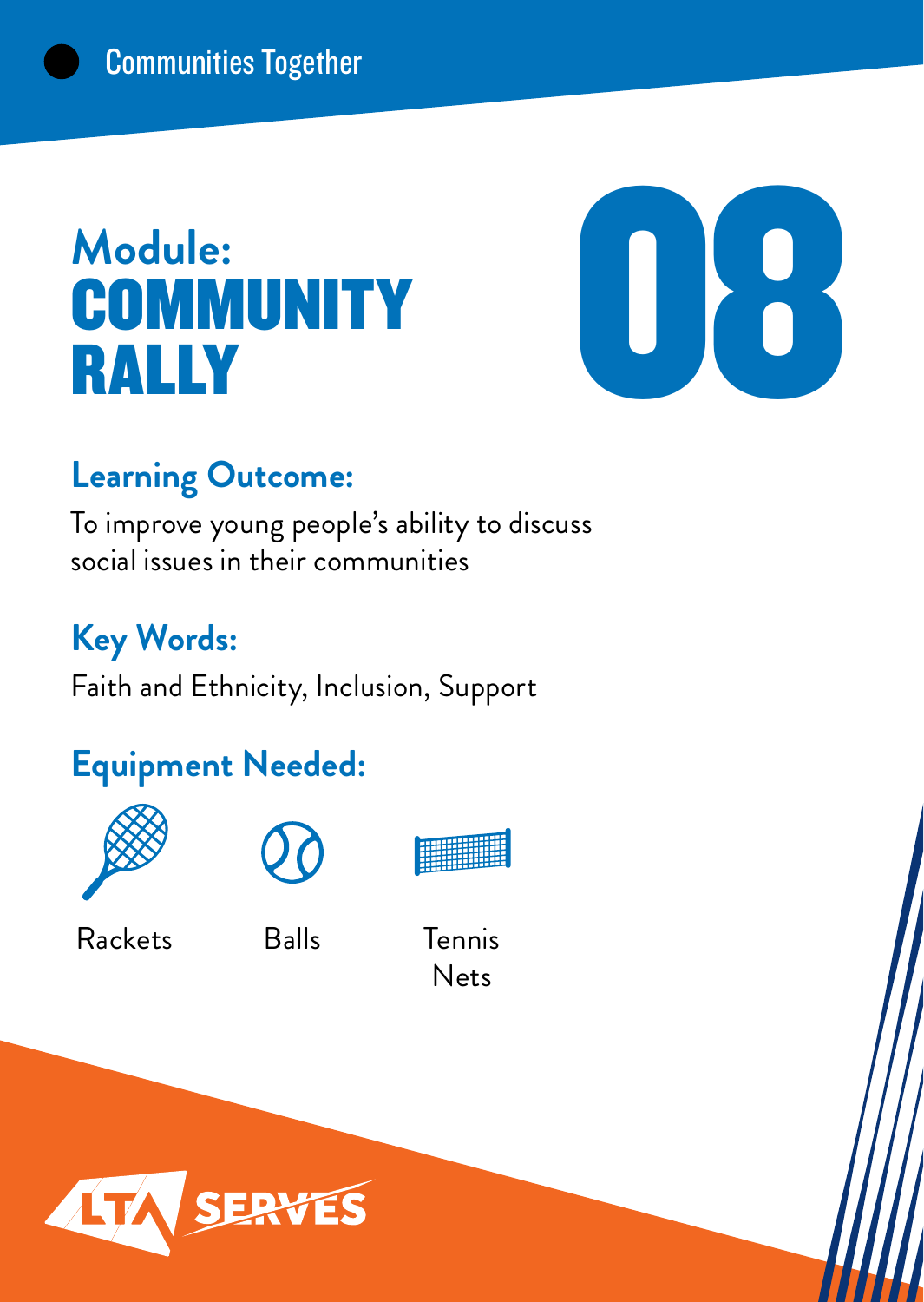Set up as many mini tennis courts as the space allows and ask the group to stand opposite an opponent. The Tennis Activator poses a statement about community cohesion, one side of the court must argue in favour of the statement and the other side against while playing a rally. They can only hit the ball if they have something to say. Whoever wins the rally, wins the debate.

### **Serves Coaching Tips:**

Ask the group how they felt about debating while trying to win a rally?

Link this to formal questions about:

- Did they feel strongly about any particular social issues and why?
- Do they know who their community's political party is?
- Why is it important to debate issues in a fair way?

## TOP TIP:

At the end ask group to select a representative to enter the 'debate off' and have a final rally with the 'for' and 'against' teams providing encouragement.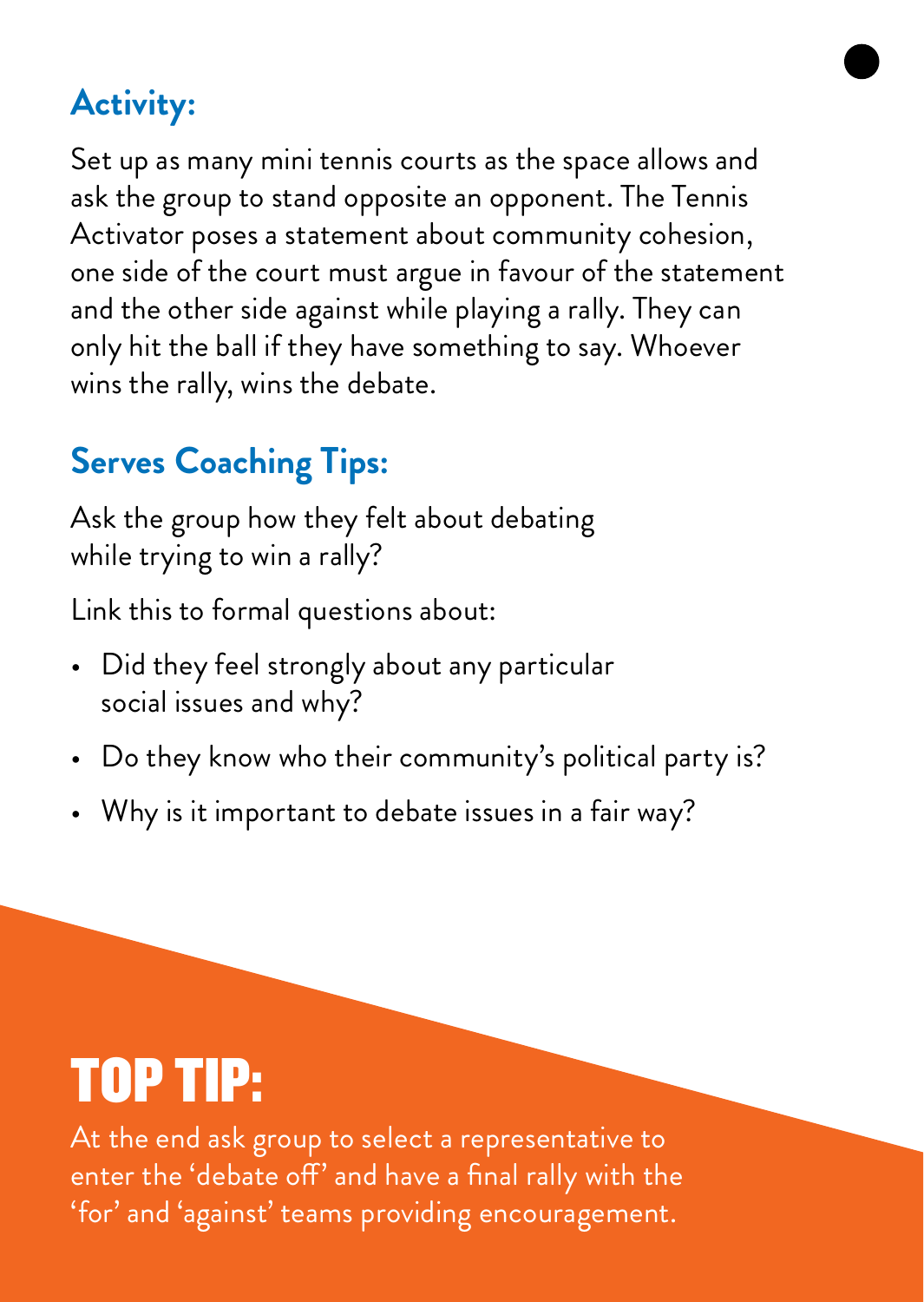## **Module:** ROUTE TO



### **Learning Outcome:**

To develop young people's appreciation for the positive aspects of their communities

### **Key Words:**

Faith and Ethnicity, Culture, Giving back

### **Equipment Needed:**





Signage Variety of Tennis Equipment